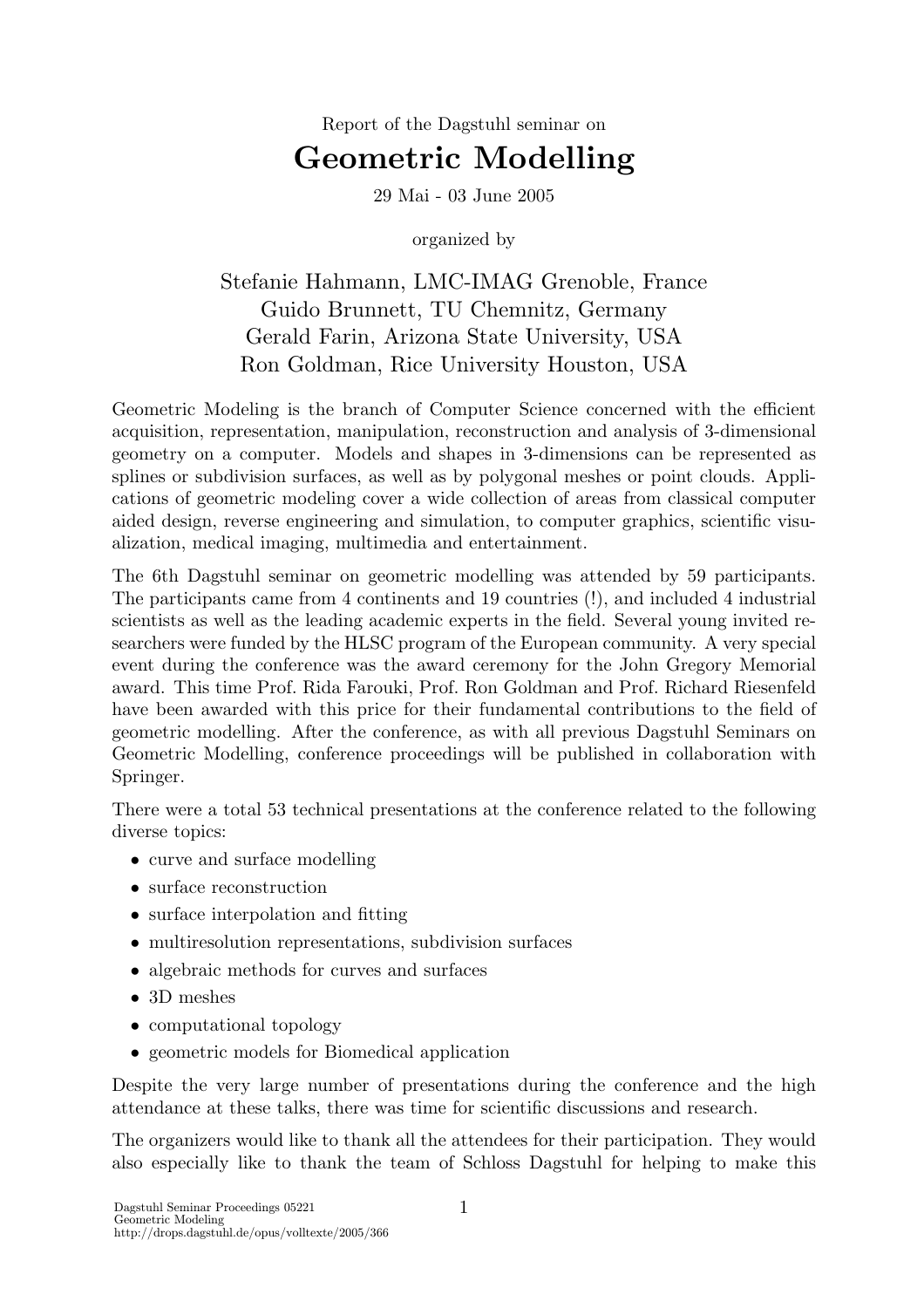workshop a success. As always, we enjoyed the warm atmosphere of the Schloss, which supports formal discussions along with informal exchanges of ideas.

# List of talks

| Geometric invariants of triangular quadric patches,                                    |
|----------------------------------------------------------------------------------------|
| Non-conforming shape representations,                                                  |
| Splat representation of parametric surfaces,                                           |
| Obstacle Representation By Bump-Surfaces For Optimal Motion-Planning,                  |
| Accurate Detection of Ridges in Range Data,                                            |
| Biorthogonal non-uniform spline wavelets and applications,                             |
| A Volume Approach to Model Repair and Smoothing,                                       |
| Real time rendering of very large virtual reality scenes,                              |
| Implicitization and Parameterization of Quadrics and Cubicoids by mu-<br>bases,        |
| Strong error bounds for piecewise linear interpolation of planar parametric<br>curves, |
| Precise Voronoi Cell Extraction of Free-form Rational Planar Closed Curves,            |
| Dimension of Spline Spaces over Unconstricted Triangulations,                          |
| Algorithms for time-optimal control of CNC machines along curved tool<br>paths,        |
|                                                                                        |
| The effect of parameterization on the approximation order of curve fitting,            |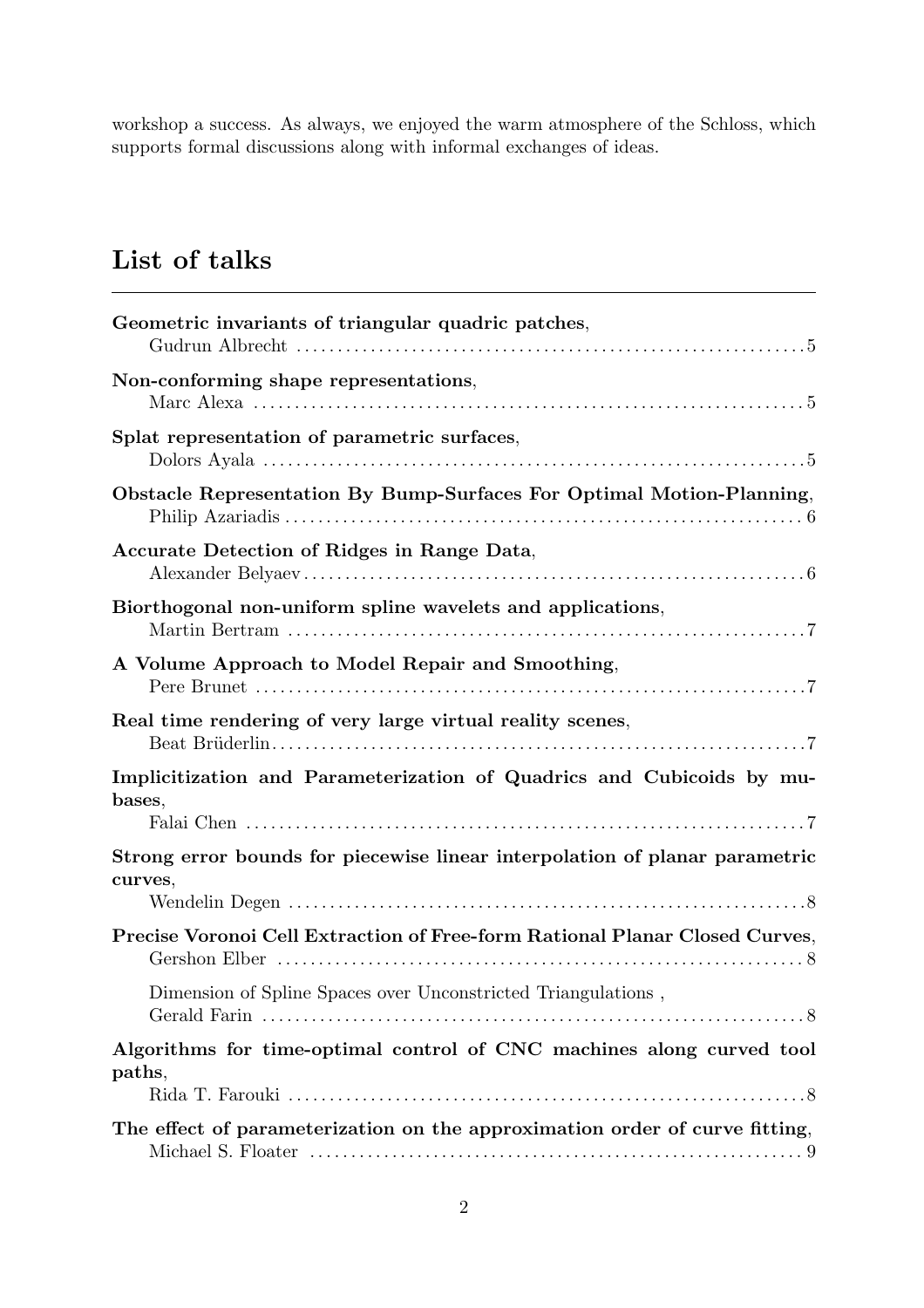| Blossoming and the Lane-Riesenfeld Algorithm,                                                                                                        |
|------------------------------------------------------------------------------------------------------------------------------------------------------|
| Mesh-Based Inverse Kinematics,                                                                                                                       |
| C2 Filleting and Blending in Preliminary Aircraft Design,                                                                                            |
| Surfaces parametrized by their normals,                                                                                                              |
| <b>Fast Voronoi Modeling,</b>                                                                                                                        |
| Hierarchical triangular splines,                                                                                                                     |
| Volume Deformations in Action - A Forensic Reconstruction of George<br>Washington,                                                                   |
| Generating a nice triangular mesh on a regular parametric surface,                                                                                   |
| A New Kind of Rational Interpolation,                                                                                                                |
| Approximate parameterization of curves and surfaces,                                                                                                 |
| Quantifying the Shape Effect of a Planar Control Point,                                                                                              |
| G1 Surface Construction from Irregular Boundary Curve Network of a Ship<br>Hull Form,                                                                |
| Exact rational rolling-ball blends,                                                                                                                  |
| On a Class of Weak Tchebycheff Systems,<br>Tom Lyche $\dots\dots\dots\dots\dots\dots\dots\dots\dots\dots\dots\dots\dots\dots\dots\dots\dots\dots 13$ |
| Parametric Powell-Sabin Quasi-Interpolants,                                                                                                          |
| <b>Bivector Continuity,</b>                                                                                                                          |
| Efficient video motion tracking using triangulations,                                                                                                |
| <b>Extended Subdivision Surfaces,</b>                                                                                                                |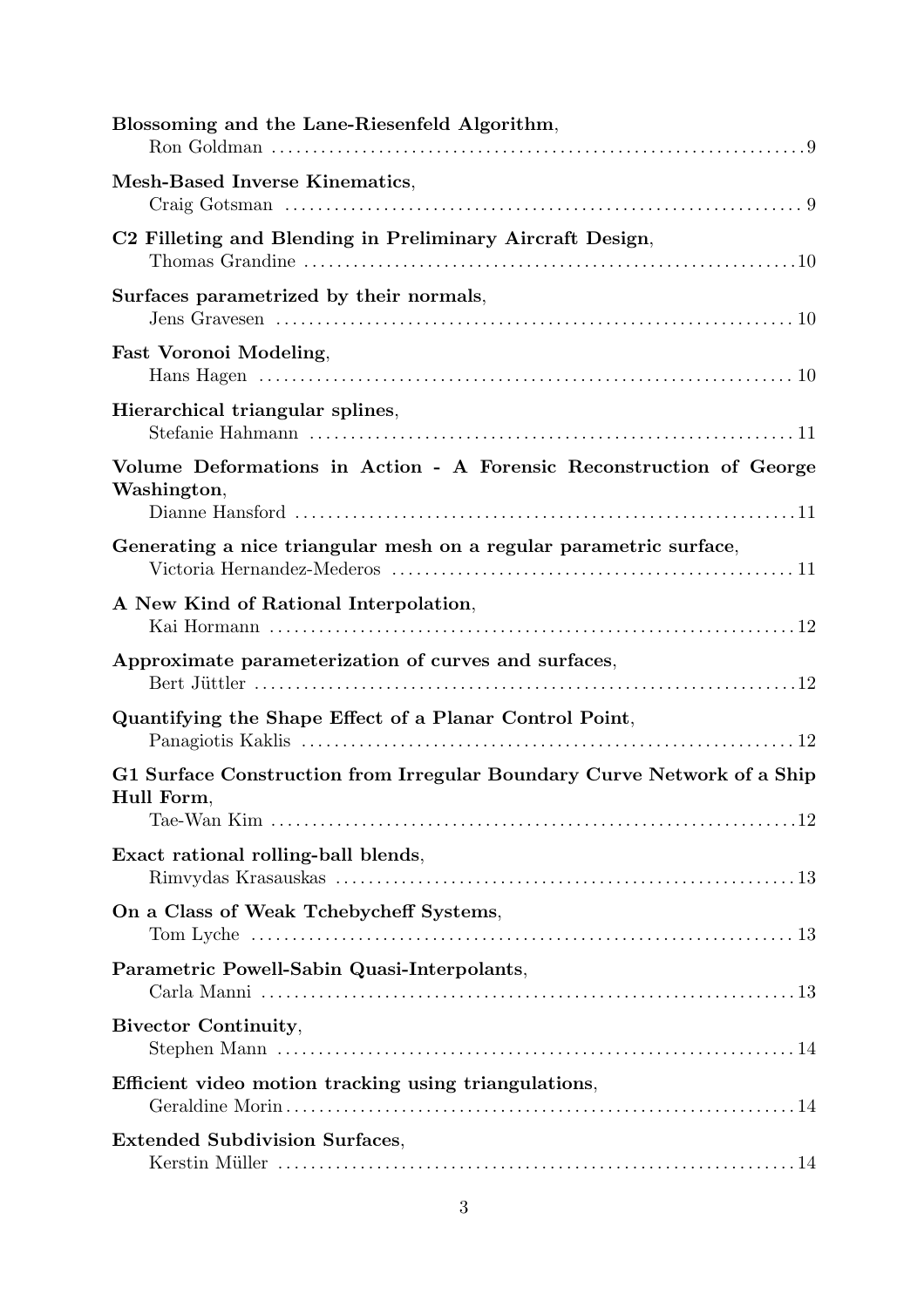| Quad-based Ternary Subdivision,                                                                           |
|-----------------------------------------------------------------------------------------------------------|
| Radial Hermite Operators,                                                                                 |
| <b>High-Quality Surfaces,</b>                                                                             |
| Integration of Computational Topology and Curve Subdivision,                                              |
| Constrained 3D Shape Reconstruction Using a Combination of Surface Fit-<br>ting and Registration,         |
| Morphing as Shadow Transitions,                                                                           |
| Global Roughness Indicator for Triangle Meshes,                                                           |
| On the smoothness of the fourpoint scheme,                                                                |
| Multisided Surface Patches in a Freely Designable Topology,                                               |
| Mean curvature subdivision,                                                                               |
| Smooth Discrete-Curves onto Clouds of Points: Algorithms and Applica-<br>tions in Digital Product-Design, |
| Modification of Surface and Solid Meshes: A Statistical Approach,                                         |
| Recent Results on Trivariate Macro-Elements,                                                              |
| Template-baesd mesh completion,                                                                           |
| Approximation of surfaces. Restricted Delaunay Triangulation,                                             |
| Normals of subdivision surfaces,                                                                          |
| Algebraic surface reconstruction from noisy point sets,                                                   |
| Segmentation and Surface Fitting in Digital Shape Reconstruction,                                         |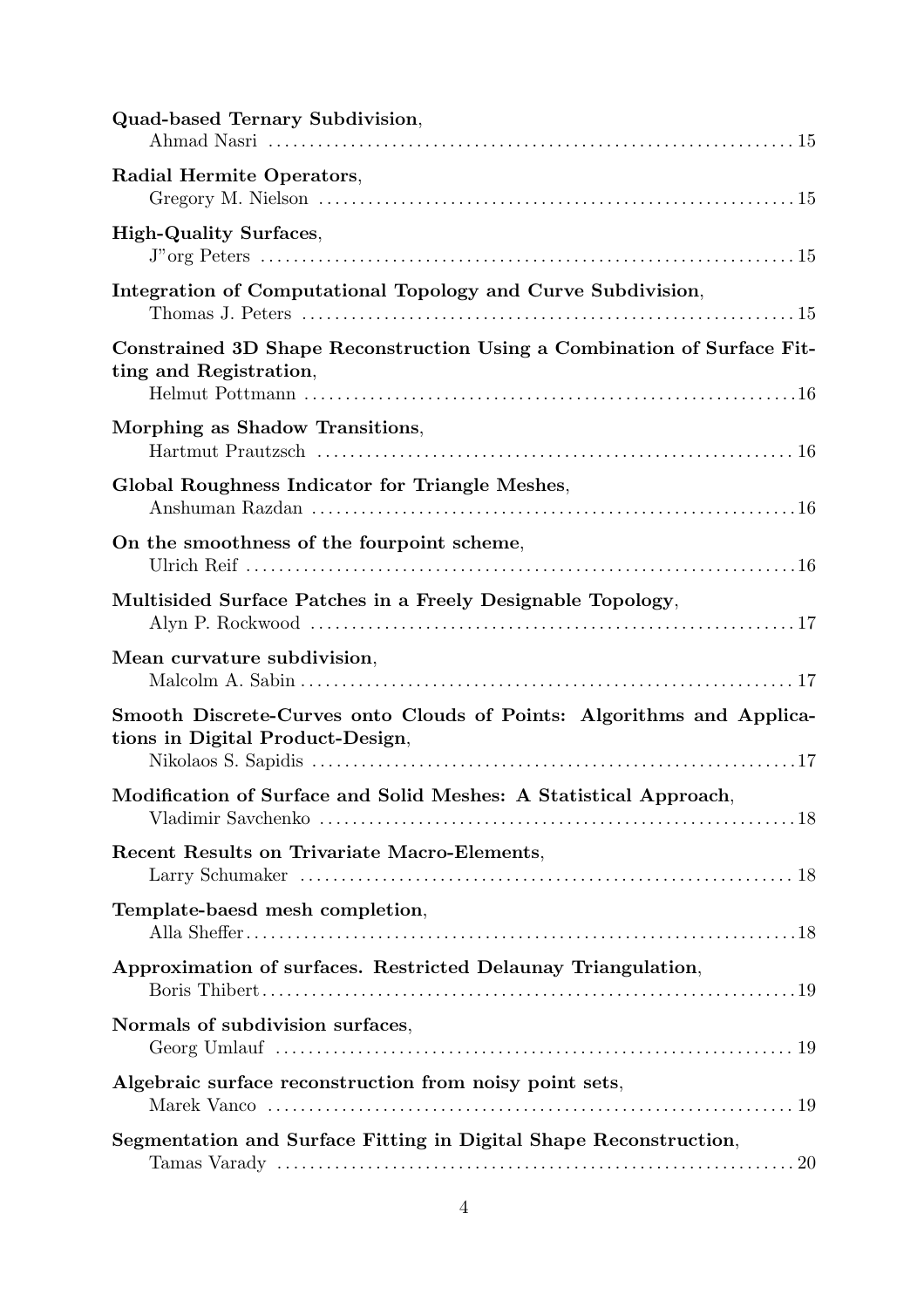| Classification of Intersection Curves of Quadrics Surfaces in Real Projective |
|-------------------------------------------------------------------------------|
| Space,                                                                        |
|                                                                               |
| An analytic pseudo-spectral method to generate a regular 4-sided PDE sur-     |
| face patch,                                                                   |
|                                                                               |
| Computing curvature-based energy,                                             |
|                                                                               |

## Abstracts

### Geometric invariants of triangular quadric patches

### Gudrun Albrecht

University of Valenciennes, France

We consider a rational triangular Bzier patch of degree 2. In general its underlying implicit surface is a so-called Steiner surface, an algebraic surface of order 4, which under certain conditions for the control points and the weights becomes a quadric surface. An easy method for determining, if the given patch lies on a quadric, and if so, for establishing the quadric's affine type, has been presented in CAGD 15(1998). On this basis we consider the problem of determining the directions of the principal axes of the underlying quadric of the given patch as well as the position of the origin yielding the quadric's normal form.

### Non-conforming shape representations

Marc Alexa

TU Darmstadt, Germany

Non-conforming surface representations are based on a set of primitives scattered over the surface. These primitives could be points or low degree polynomial patches. We find this representation interesting, because it is often easier to generate from a given surface description and it might yield smaller Hausdorff error for the same number of primitives compared to continuous (i.e. connected) surface representations.

We discuss two aspects of non-conforming surface representations: First, how to generate them based on spatial subdivision and, second, how to render them efficiently without conversion to a mesh.

## Splat representation of parametric surfaces

#### D. Ayala

Universitat Politècnica de Catalunya, Barcelona, Spain

Point-based geometry representations and their splat-based generalisations have become a suitable technique both for modeling and rendering complex 3D shapes. So, it seems interesting to convert other kind of models to a point or splat-based representations.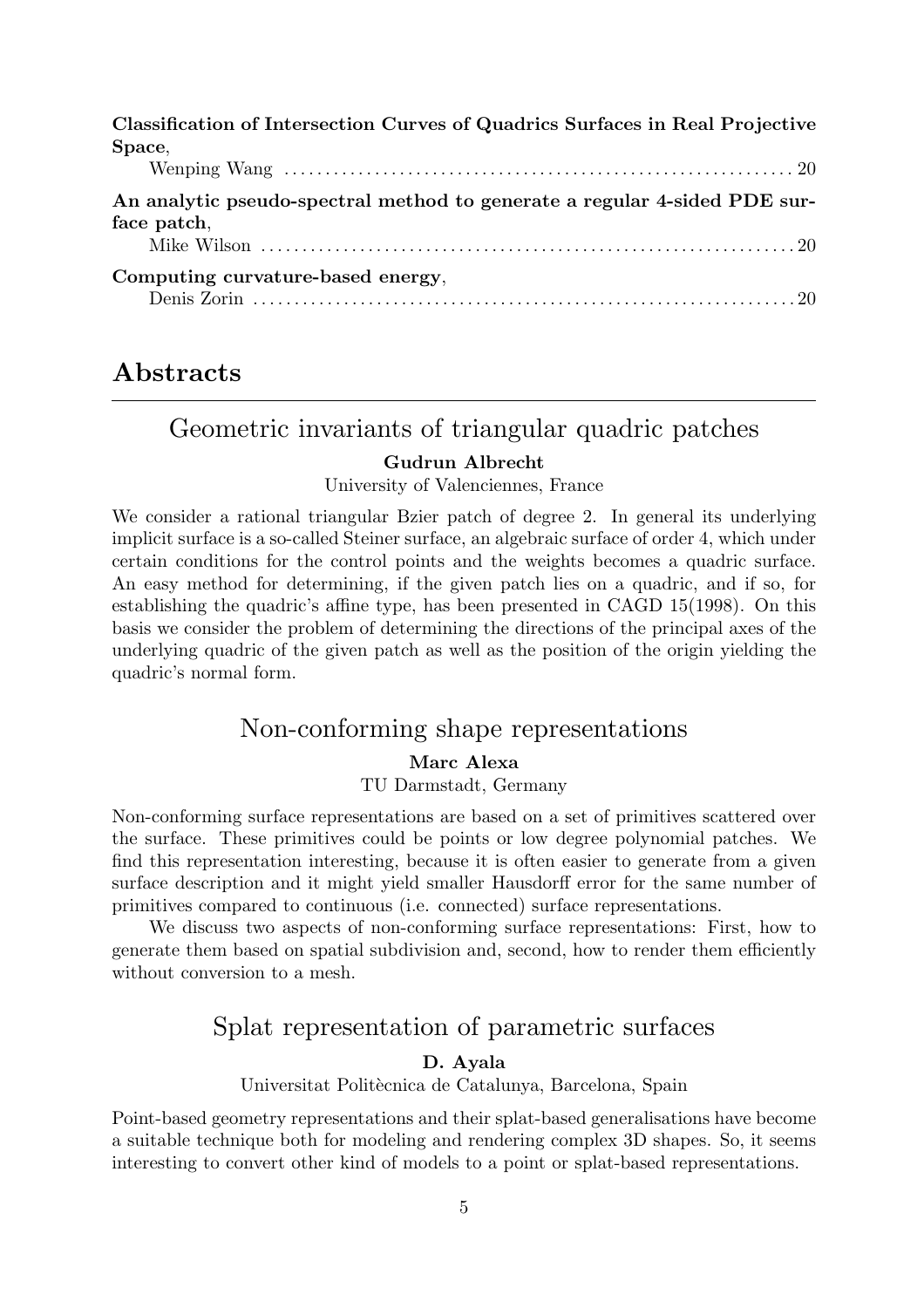In this work, we present an approach to convert a parametric surface to an elliptical splat-based representation. Although this conversion supposes a loss of information going from an analytical to an approximate model, it will allow to locally modify zones with complex features, to mix surface and splat-based models and to take advantage of the existing point-based rendering methods.

The presented approach works in the parametric space and performs an adaptive sampling based on the surface curvature and a given error tolerance. The goal is to obtain an optimised set of elliptical splats that completely covers the surface. Two strategies are presented, one based on a quadrangular subdivision of the parametric space and the other on power Voronoi diagrams. Finally, some open problems are enumerated.

## Obstacle Representation By Bump-Surfaces For Optimal Motion-Planning

#### Philip Azariadis

Univ. of the Aegean, Greece

This presentation describes a new method for global, near optimal, motion-planning of a robot (either mobile or redundant manipulator) moving in an environment cluttered with a priori known prohibited areas which have arbitrary shape, size and location. The proposed method is based on the novel notion of Bump-surfaces (or B-surfaces) which represent the entire robot environment through a single mathematical entity. The motion-planning solution is searched on a higher-dimension B-surface in such a way that its inverse image into the robot environment satisfies the given objectives and constraints.

The computed solution for a mobile robot consists of a smooth curve without selfloops which connects the starting and destination points with the shortest possible path. The same approach is also used for n-th degree-of-freedom manipulators where the end-effector reaches the destination position following a smooth short path avoiding the prohibited areas.

Several experiments are presented and discussed to illustrate the efficiency and effectiveness of the proposed motion-planning method in a variety of complex environments.

## Accurate Detection of Ridges in Range Data

#### Alexander Belyaev

MPI für Informatik, Germany

A view-independent computational procedure for detecting surface creases in range data is proposed. The surface creases are defined via extrema of the principal curvatures along their corresponding curvature lines and, therefore, view-independent. A delicate analysis of curvature extrema properties leads to a simple modification of the wellknown Canny non-maximum suppression. The modified non-maximum suppression scheme is rotationally-invariant and is used for simple and accurate detection of the surface creases.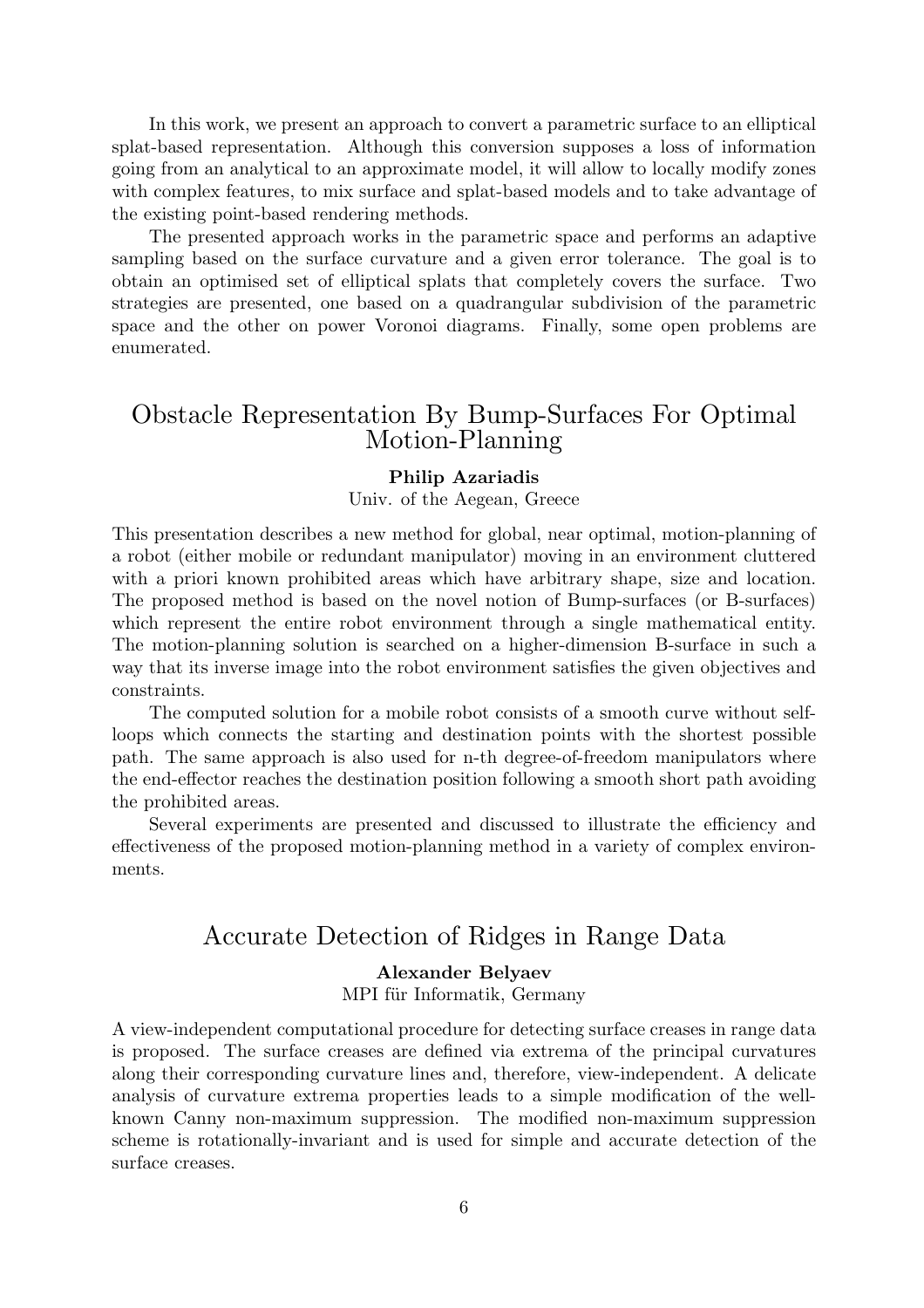### Biorthogonal non-uniform spline wavelets and applications

Martin Bertram

TU Kaiserslautern, Germany

We present a lifting scheme for single-knot wavelets based on non-uniform B-splines as scaling functions. The method is used for the adaptive approximation of detailed functions, providing a sparse representation for compression and progressive transmission.

## A Volume Approach to Model Repair and Smoothing

Pere Brunet

TU of Catalonia - Barcelona, Spain

The talk will describe a constrained fairing method for implicit surfaces defined on a voxelization. This method is suitable for computing a closed smooth surface that approximates an initial set of face connected voxels that approximate the surface of an object. The implicit surface is defined as the zero-set of a tensor-product uniform cubic Bspline. The fairing process is based on an objective function that tends to increase the B-spline continuity from  $C^2$  to  $C^3$  on the boundary faces of the voxels. The final surface is guaranteed to stab the predefined subset of voxels. The results have been used for error-bounded and topology-controlled model repair of complex geometric models in Cultural Heritage applications. Several examples will be presented and discussed.

## Real time rendering of very large virtual reality scenes

#### Beat Brüderlin

TU Ilmenau, Germany

We present a visibility-guided approach for real-time visualization of very large scenes for interactive VR-applications. A run-time output-sensitive approach using among other things, spatial data structures and hardware occlusion tests has been developed to determine which parts of the scene will not have to be drawn at all, and where possibly lower resolution rendering suffices. An out-of-core rendering system with a two-level cache mechanism running on a PC is compared with a large shared memory architecture with multiple GPUs. We show that the performance (frame rate) depends very little on the number of polygons. We demonstrate the rendering system works with extremely large models consisting of several hundred million polygons.

## Implicitization and Parameterization of Quadrics and Cubicoids by mu-bases

#### Falai Chen

Univ. of Science & Technology of China - Anhui

In this talk, we study the minimal mu-bases of quadric surfaces and cubic surfaces and we show that the minimal mu-bases are linear in the parametric variables. From the minimal mu-bases, we set up a complete transformation between parametric representations and implicit representations of quadrics and cubicoids.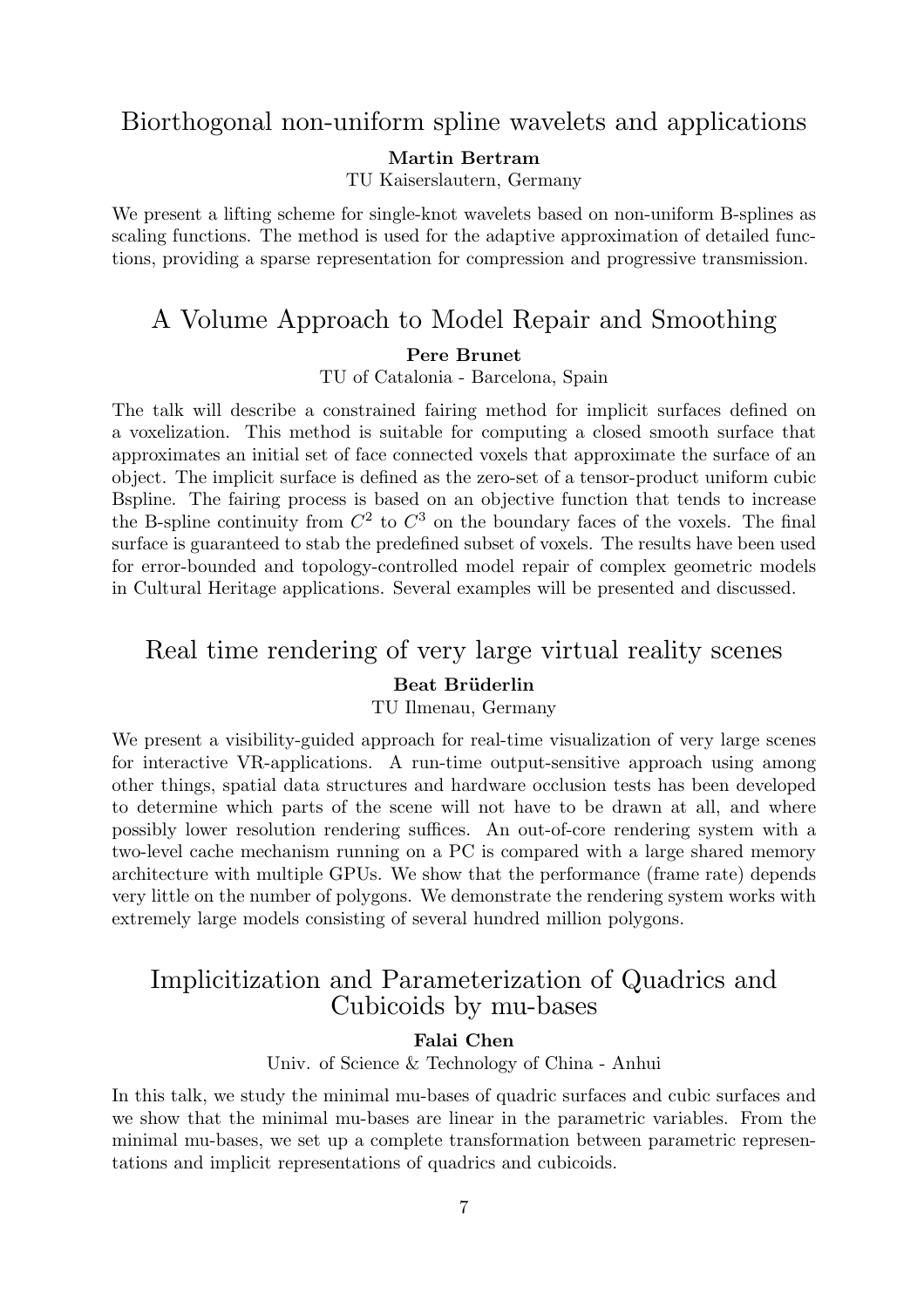## Strong error bounds for piecewise linear interpolation of planar parametric curves

#### Wendelin Degen

Universität Stuttgart, Germany

Curves are commonly drawn by piecewise linear interpolation, but seldom one worries about the error. In the present paper we give a strong mathematical error analysis for curve segments with bounded curvature and length.Though the result seems very clear,the proof turned out to be unexpectedly hard, comparable to that of the famous four vertex theorem. Steiner's symmetrisation, methods of the calculus of variations and the compactness of equicontinuous sets of functions are the main tools to attain the goal.

### Precise Voronoi Cell Extraction of Free-form Rational Planar Closed Curves

#### Gershon Elber

Technion - Haifa, Israel

We present an algorithm for generating the Voronoi cells for a set of rational  $C<sup>1</sup>$ continuous planar closed curves, which is precise up to machine precision. Initially, bisectors for pairs of curves,  $(C(t), C_i(r))$ , are generated symbolically and represented as implicit forms in the tr-parameter space. Then, the bisectors are properly trimmed after being split into monotone pieces. The trimming procedure uses the orientation of the original curves as well as their curvature fields, resulting in a set of trimmed-bisector segments represented as implicit curves in a parameter space.

A lower-envelope algorithm is then used in the parameter space of the curve whose Voronoi cell is sought. The lower envelope represents the exact boundary of the Voronoi cell.

## Dimension of Spline Spaces over Unconstricted Triangulations

Gerald Farin ASU - Tempe, USA

We consider a special class of 2D triangulations, namely those which have no subtriangulation where all boundary vertices have valence four or higher. For such triangulations, called unconstricted triangulations, one can define corresponding spline spaces consisting of piecewise polynomials of prescribed degree and smoothness. It is then possible – under certain simple conditions – to explicitly give the dimension of these spline spaces.

## Algorithms for time-optimal control of CNC machines along curved tool paths

Rida T. Farouki Univ. of California at Davis, USA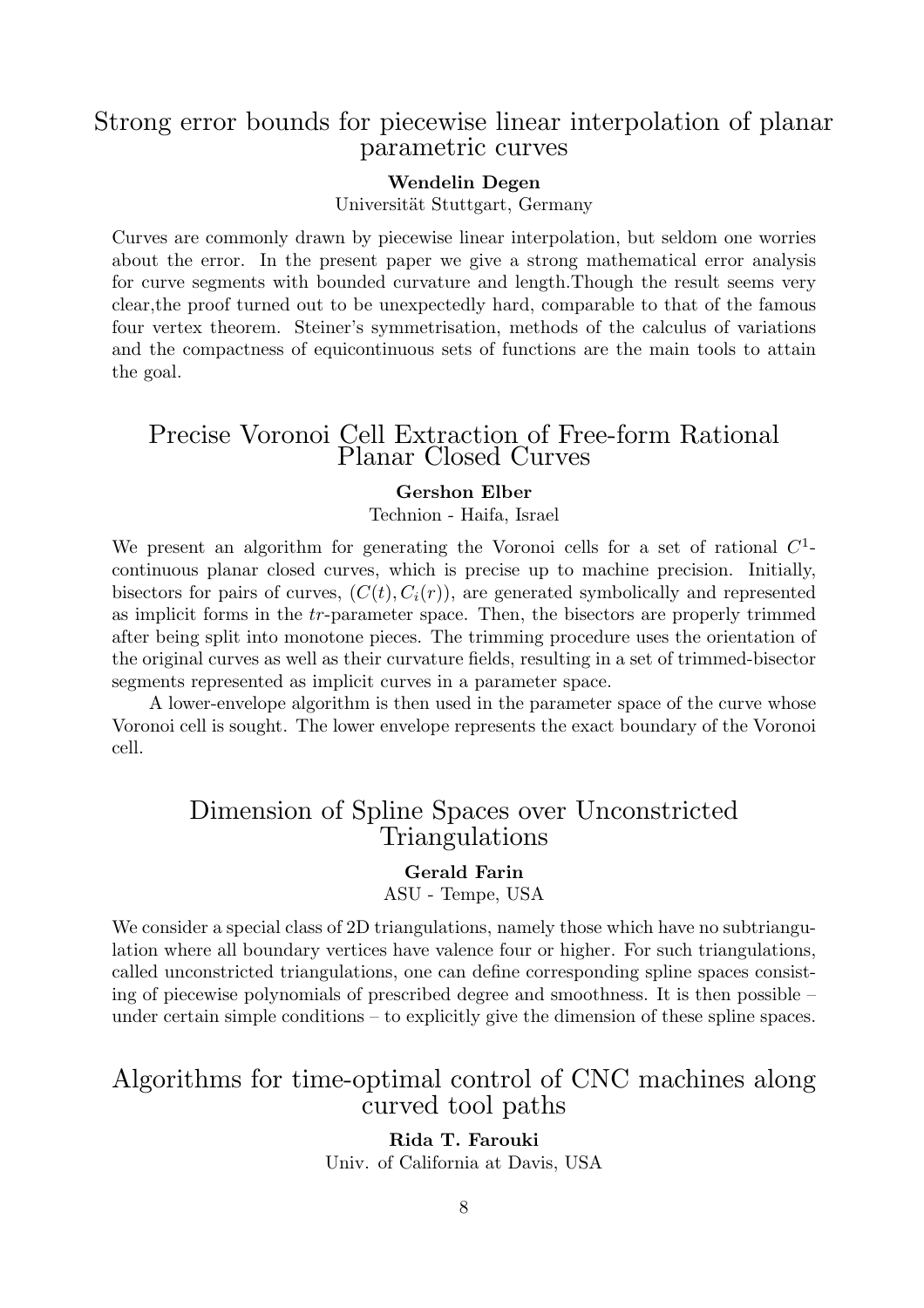The problem of specifying the feedrate variation along a curved path, that yields minimum traversal time for a 3-axis CNC machine subject to constraints on the feasible acceleration along each axis, is addressed. In general, this time-optimal feedrate incurs "bang-bang control," i.e., maximum acceleration/deceleration is demanded of at least one axis throughout the motion. For a path defined by a polynomial parametric curve, we show that the (square of the) time-optimal feedrate can be determined as a piecewise-rational function of the curve parameter, with break-points corresponding to the roots of certain polynomial equations. Furthermore, this type of feedrate function is amenable to a real-time interpolator algorithm that drives the machine directly from the analytic curve description, eliminating the need for linear/circular G code approximations. The theoretical and computational aspects of such time-optimal feedrate functions are presented, together with experimental results from their implementation on a 3-axis mill driven by an open-architecture software controller.

## The effect of parameterization on the approximation order of curve fitting

#### Michael S. Floater

University - Oslo, Norway

We obtain precise information about how the choice of parameterization affects the approximation order of curve interpolation based on polynomials, piecewise polynomials, and interpolatory subdivision curves. Chordal parameter values give full fourth order approximation for cubic interpolation, while uniform parameter values give only second order. More accurate approximations to arc length are required (and can be found) for higher degree interpolation.

## Blossoming and the Lane-Riesenfeld Algorithm

#### Ron Goldman

Rice University, Houston, USA

A blossoming proof is presented for the Lane-Riesenfeld knot insertion algorithm for uniform B-splines.

### Mesh-Based Inverse Kinematics

#### Craig Gotsman

Technion - Haifa, Israel

The ability to position a small subset of mesh vertices and produce a meaningful overall deformation of the entire mesh is a fundamental task in mesh editing and animation. However, the class of meaningful deformations varies from mesh to mesh and depends on mesh kinematics, which prescribes valid mesh cofigurations, and a selection mechanism for choosing among them. Drawing an analogy to the traditional use of skeleton-based inverse kinematics for posing skeletons, we define mesh-based inverse kinematics as the problem of finding meaningful mesh deformations that meet specified vertex constraints.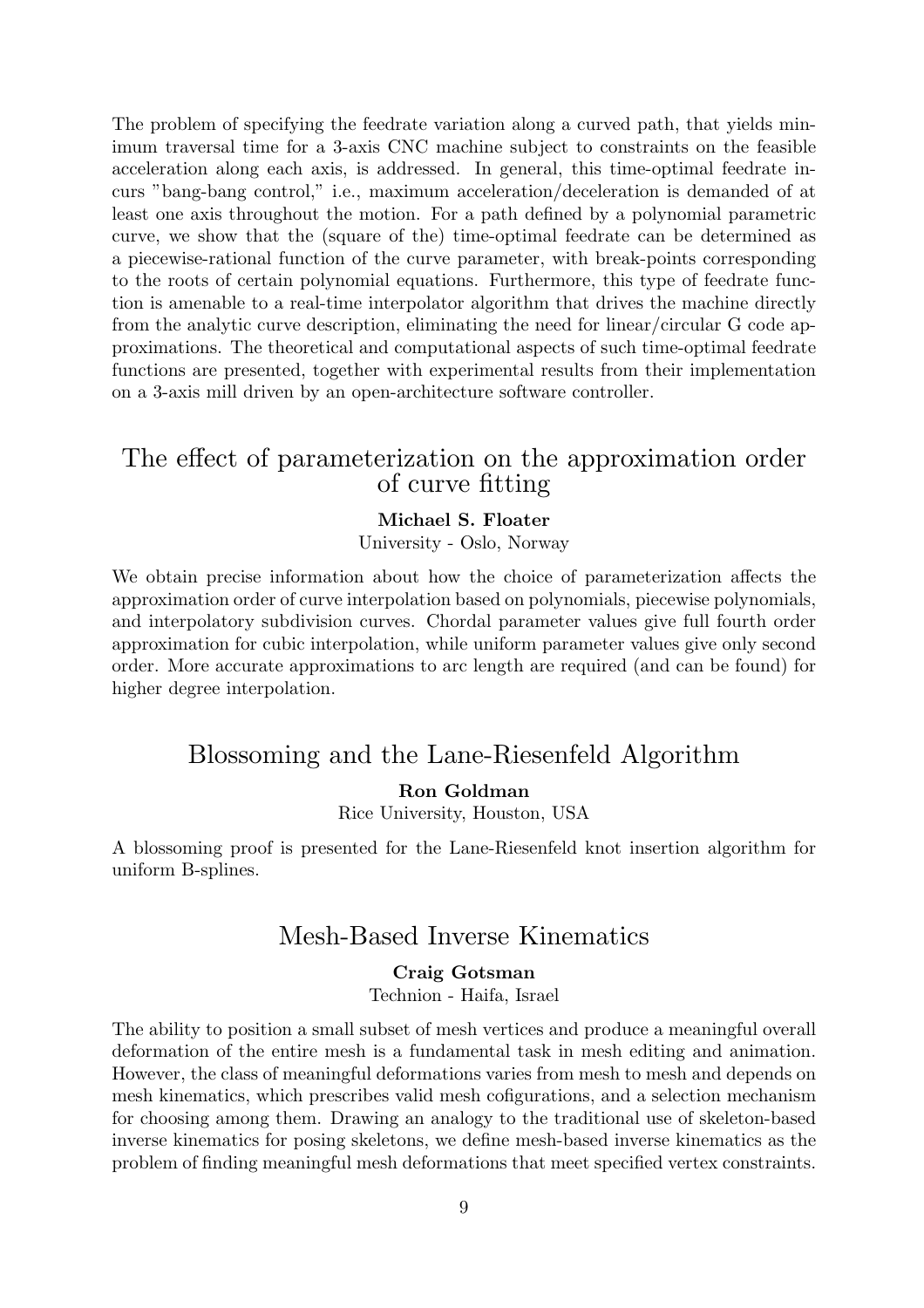Our solution relies on example meshes to indicate the class of meaningful deformations. Each example is represented with a feature vector of deformation gradients that capture the affine transformations which individual triangles undergo relative to a reference pose. To pose a mesh, our algorithm efficiently searches among all meshes with specified vertex positions to find the one that is closest to some pose in a nonlinear span of the example feature vectors. Since the search is not restricted to the span of example shapes, this produces compelling deformations even when the constraints require poses that are different from those observed in the examples. Furthermore, because the span is formed by a nonlinear blend of the example feature vectors, the blending component of our system may also be used independently to pose meshes by specifying blending weights or to compute multi-way morph sequences.

### C2 Filleting and Blending in Preliminary Aircraft Design

#### Thomas Grandine

The Boeing Company, Seattle, USA

Filleting and rounding operations have long been a staple of solid modeling. The classic filleting operation is the rolling ball fillet. This particular operation has the desirable property that it has constant cross sectional curvature, but it lacks both curvature continuity with the adjoining surfaces, and it doesn't always match the surfaces edges. This paper presents a modification of the rolling ball fillet which specifically addresses these two shortcomings.

### Surfaces parametrized by their normals

#### Jens Gravesen

Technical University of Denmark

For a surface with non vanishing Gaussian curvature the Gauss map is regular and can be inverted. This makes it possible to use the normal as the parameter, and then it is trivial to calculate the normal and the Gauss map. This in turns makes it easy to calculate offsets, the principal curvatures, the principal directions, etc.

Such a parametrization is not only a theoretical possibility but can be used concretely. One way of obtaining this parametrization is to specify the support function as a function of the normal, i.e., as a function on the unit sphere. The support function is the distance from the origin to the tangent plane and the surface is simply considered as the envelope of its family of tangent planes.

Suppose we are given points and normals and we want a  $C<sup>n</sup>$ -surface interpolating these data. The data gives the value of the support function at certain points (the given normals) on the unit sphere, and the surface can be defined by determining the support function as a  $C^{n+1}$  interpolant to the given values.

### Fast Voronoi Modeling

#### Hans Hagen DFKI Kaiserslautern, Germany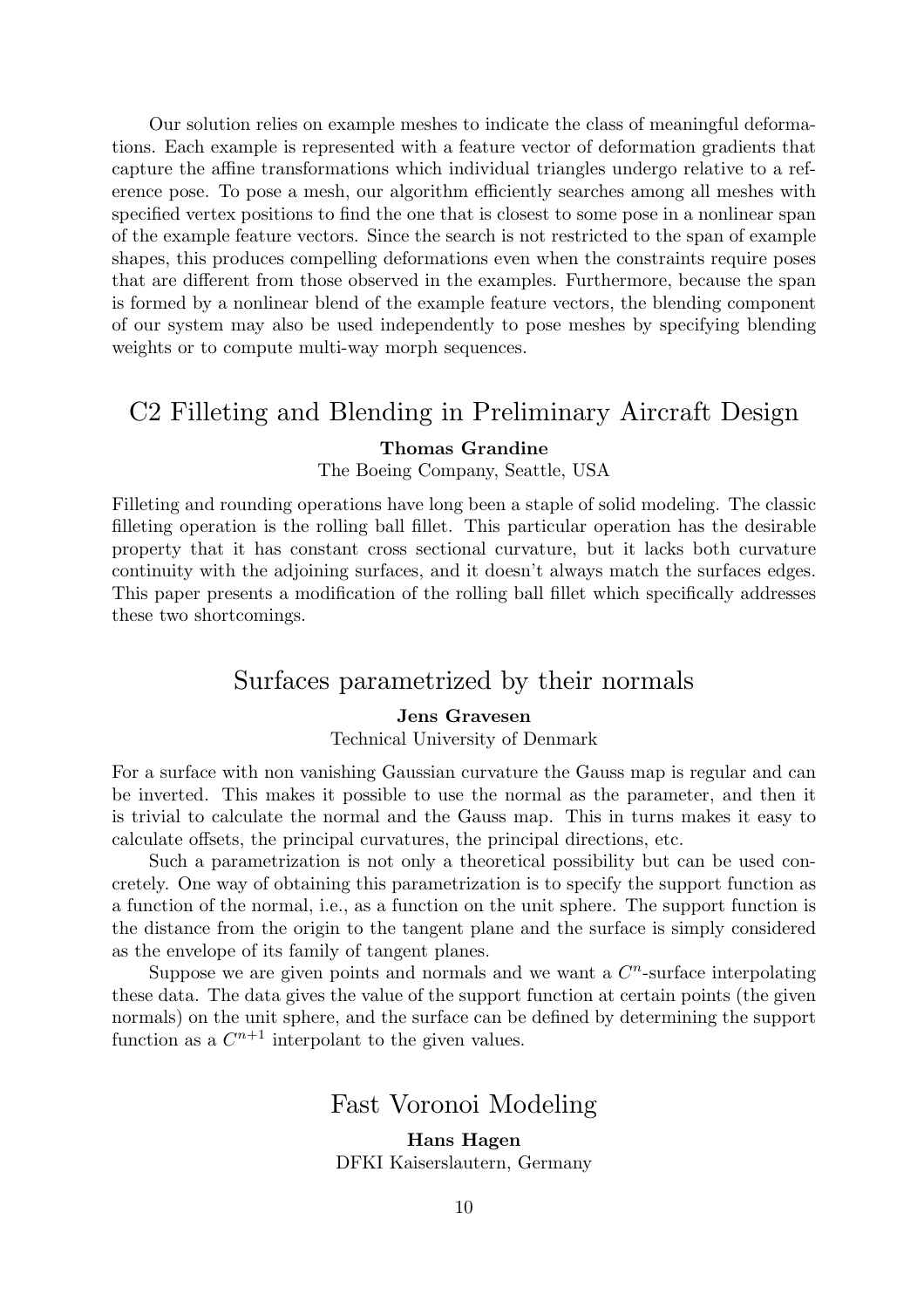The common way to construct tessellations is to compare the distances between given reference points by a given distance function. To generalize this distance function concept we expand an existing approach which defines distance functions by their "unit circles". Our new approach allows modeling the "unit circles" by a closed NURBS, B-Spline, Bezier ... curve. Changing the control polygon directly affects the tessellation's appearance. To achieve interactive modeling we used a hardware accelerated rendering approach enabling us to use our NURBS distance representations as input of a growing process. This growing process easily takes into account weighting approaches like multiplicative, additive and even free functional weighting.

### Hierarchical triangular splines

#### Stefanie Hahmann

LMC-IMAG - Grenoble, France

In this talk, we present a hierarchical triangular surface model. The surface is overall tangent plane continuous and is defined parametrically as a piecewise quintic polynomial. It can be adaptively refined while preserving the overall tangent plane continuity. This model enables designers to create a complex smooth surface composed of a small number of patches, to which details can be added by locally refining the patches until an arbitrary small size is reached. It is implemented as a hierarchical data structure where the top layer describes a coarse, smooth base surface, and the lower levels encode the details in local frame coordinates.

### Volume Deformations in Action: A Forensic Reconstruction of George Washington

#### Dianne Hansford

ASU - Tempe, USA

The PRISM (Partnership for Research in Spatial Modeling) lab at Arizona State University is involved with a project to create three life-sized models of George Washington at ages 19, 45, and 57. Since most of the hard evidence of Washingtons appearance comes from approximately age 53, these models must be created using so-called forensic reconstruction methods. One aspect of this reconstruction is the deformation of a mandible for subsequent use in defining Washingtons facial appearance. We have employed volume deformations for this task. This talk will report on this novel use of a well-known tool, and report on the exciting and beneficial aspects of working with a multidiscipline team of researchers.

### Generating a nice triangular mesh on a regular parametric surface

#### Victoria Hernandez-Mederos ICIMAF - La Habana, Cuba

In this talk, we present an iterative algorithm to generate a nice triangular curvilinear mesh on a regular parametric surface. The main idea of our algorithm is to obtain an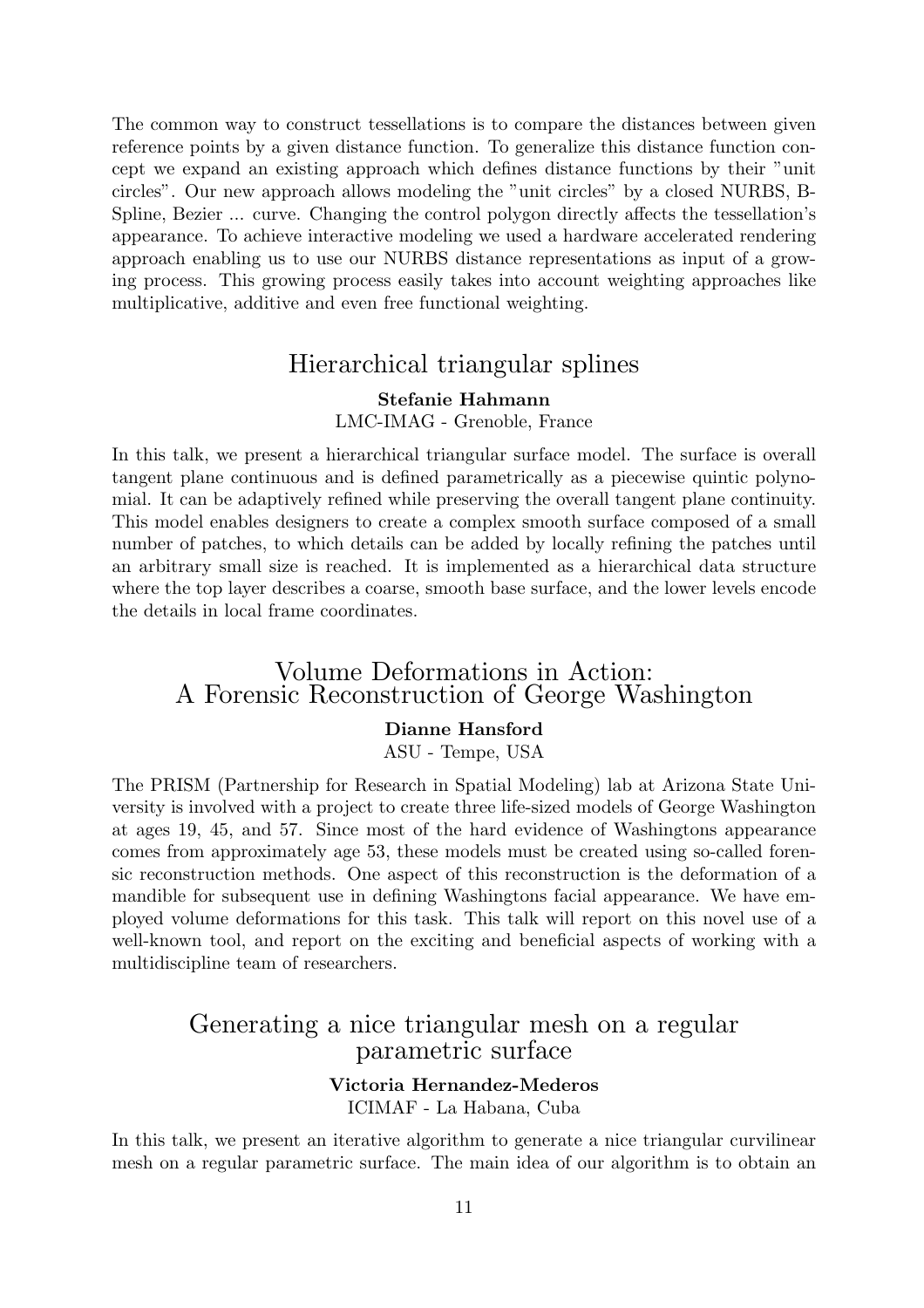approximate reparametrization of the surface that behaves like a conformal map in a finite number of points. These points are the vertices of some nice planar triangulation  $T^{op}$  in the parameter space, that we would like to lift on the surface. Therefore, the image of  $T^{op}$  by means of the reparametrization provides us a triangular curvilinear mesh on the surface which reflects the nice properties of  $T^{op}$ .

## A New Kind of Rational Interpolation

#### Kai Hormann

TU Clausthal, Germany

We present a new strategy for univariate global interpolation with a rational polynomial. Our interpolant does not have poles, reproduces cubic polynomials and numerical examples suggest that it has an approximation order of  $h^2$ . The method can be extended to match higher order derivative data which increases the degree of polynomial precision as well as the presumed approximation order.

# Approximate parameterization of curves and surfaces

#### Bert Jüttler

University of Linz, Austria

We report on numerical techniques for parameterizing implicitly defined curves and surfaces by rational parametric representations. We have developed a predictor-correctortype method, which is based on a combination of distance measures with functionals controlling the quality (inner geometry) of the parameterization.

# Quantifying the Shape Effect of a Planar Control Point

#### Panagiotis Kaklis

National TU - Athens, Greece

We investigate the existence and analytic structure of the domain, where a planar control point is free to move while curvature retains sign. The obtained results are illustrated for planar Bézier curves.

## G1 Surface Construction from Irregular Boundary Curve Network of a Ship Hull Form

#### Tae-Wan Kim

Seoul Nat. University, Corea

We present an algorithm for locally constructing a G1 surface of rectangular and triangular Bezier patches to interpolate given network of n-th degree Bezier curves. The curve network is assumed to consist of only 3- and 4 sided regions, and have 3, 4, and 5 valences at an interior node point. For many applications such as ship hull and car body design, it is important to interpolate the given curve network without any modification. However, most of previous researches need additional constraints on the curve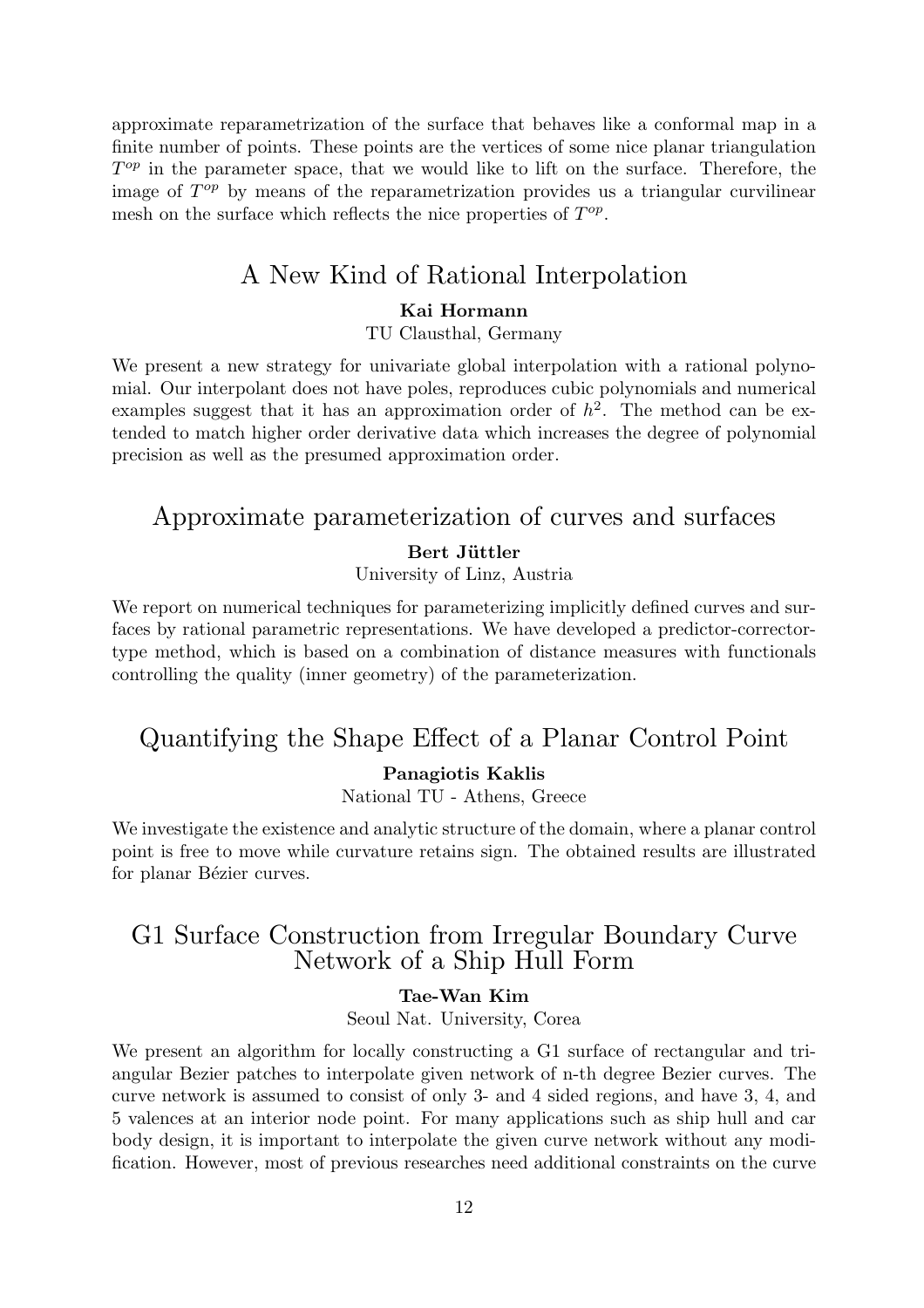network at node points with even valences, which result in curve network modification. In this paper, we (a) adopt quartic scalar weight functions in the G1 continuity conditions for local interpolation with additional degree of freedom, and (b) derive new constraints on the weight functions at the node points with 4 valences for keeping the curve network unchanged. Moreover, we (c) propose a method for generating initial shape of piecewise surface patches using implicit functions. To demonstrate the quality of proposed algorithm, we included several examples of resulting smooth ship hullform surfaces generated from the curve network data of an actual ship.

### Exact rational rolling-ball blends

#### Rimvydas Krasauskas

#### Vilnius University, Lithuania

The canal surface with the rational spine curve and rational radius function is known to be rational. We show that such parametrizations of canal surfaces are tightly related to the theory of ruled surfaces in  $RP^3$ . This insight allows to describe all such parametrizations with rational Gaussian image. The algorithm is developed for representing patches on a canal surface with given boundary curves by Bezier patches of minimal degree.

Applications include exact NURBS representations of several fixed or variable radius rolling ball blends between two natural quadrics, between cyclides/spheres or cyclides/planes.

### On a Class of Weak Tchebycheff Systems

#### Tom Lyche

#### University - Oslo, Norway

In this talk we present a general study of spaces of the form  $span < 1, x, ..., x^{n-2}$ ,  $u(x), v(x)$ , where u and v are functions on an interval [a, b] chosen so that the corresponding curve has good shape preserving properties. Examples of choices of u and v which have been considered in the literature are  $e^{-\rho x}$ ,  $e^{\rho x}$  on any interval,  $\cos x$ ,  $\sin x$ on an interval [0,  $\alpha$ ], and  $(1-x)^\mu$ ,  $x^\mu$  on the interval [0, 1]. The parameters  $\rho$ ,  $\alpha$  and  $\mu$ , respectively are used as tension parameters to tighten a wiggly curve

# Parametric Powell-Sabin Quasi-Interpolants

#### Carla Manni

Universit di Roma II, Italy

Quasi-interpolation is a general approach to construct, with low computational cost, efficient local approximants to a given set of data or a given function.

Quasi-interpolants are usually linear combinations of suitable positive, compactly supported basis functions (the "B-splines") with coefficients which are linear functionals of various types (discrete, differential or integral). Recently, discrete quasi-interpolants (dQIs) of full approximation order in the space of  $C<sup>1</sup>$ -quadratic splines on Powell-Sabin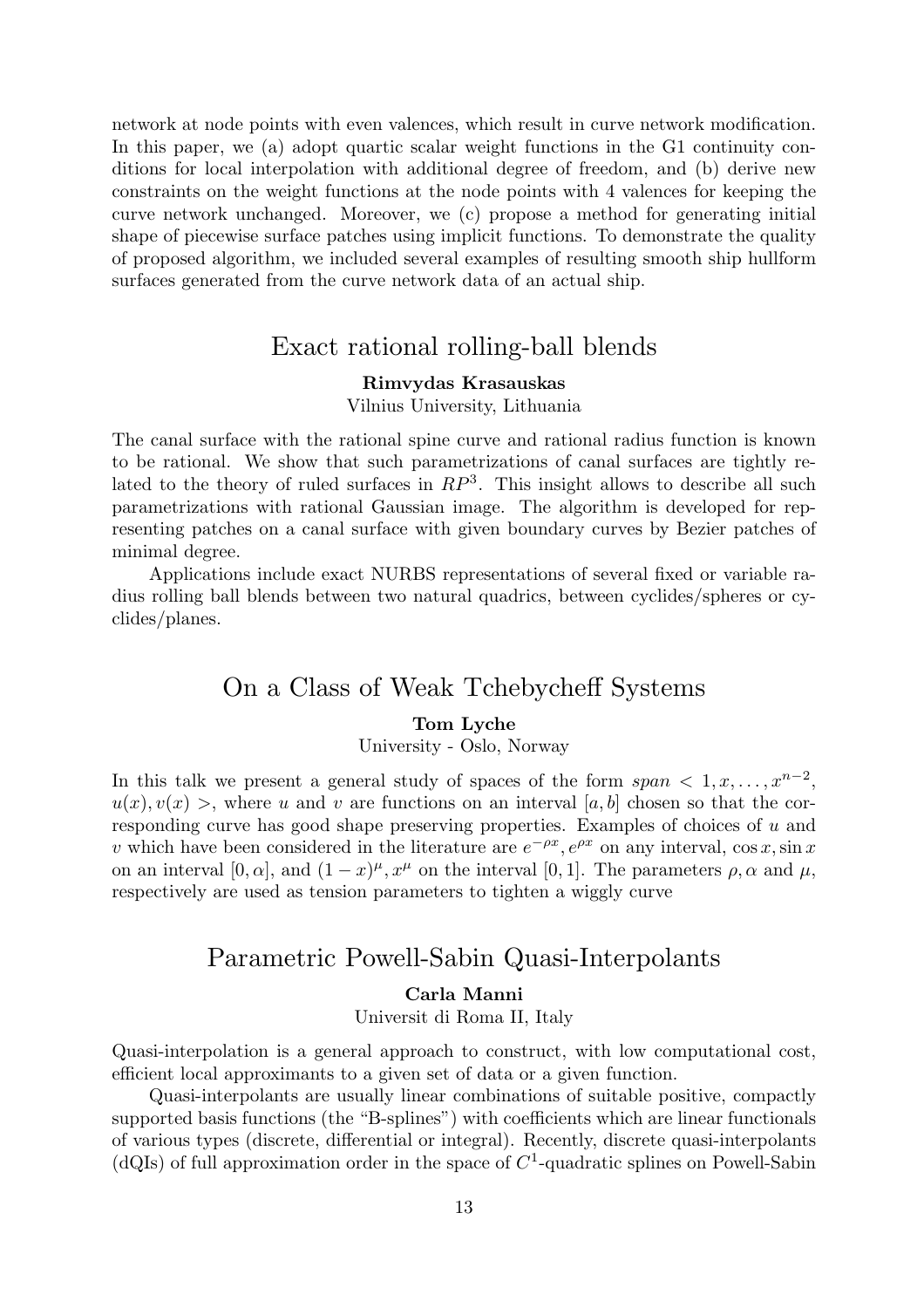triangulations of a planar domain has been presented. In this talk, we describe the construction of parametric Powell-Sabin quadratic B-splines possessing tension properties and we present quasi-interpolants based on them. The constructed quasi-interpolants do not require derivatives and inherit the tension properties of the basis functions which allow an easy control of their shape.

## Bivector Continuity

#### Stephen Mann University of Waterloo, Canada

In geometric algebra, the outer product of two vectors yields a bivector, which represents the plane spanned by the two vectors. While a bivector has an area, it has no specfic shape, and may be thought of as reshapeable. In this talk, I investigate the idea of bivector continuity between triangular Bezier patches, and look at how it relates to parametric and geometric continuity.

## Efficient video motion tracking using triangulations

### Geraldine Morin ENSEEIHT - IRIT Toulouse, France

This work presents a new triangular mesh tracking method preserving the mesh connectivity. Mesh motion estimation is an interesting tracking technique with applications in very low bitrate compression, object based coding and virtual view synthesis. Our method is a non-rigid generalization of the rigid template tracking learning-based method, proposed by Jurie and Dhome. Thanks to a learning step that can be done off-line, for a reasonable number of nodes, the tracking step can be performed in realtime.

# Extended Subdivision Surfaces

### Kerstin Müller

TU Braunschweig, Germany

An extended subdivision surface (ESub) is a generalization of Catmull-Clark and NURBS surfaces.

Depending on the knot intervals and valences of the vertices and faces, Catmull-Clark as well as NURBS patches can be generated using the extended subdivision rules. Moreover, an arbitrary choice of the knot intervals and topology is possible. Special features like sharp edges and corners are consistently supported by setting selected knot intervals to zero or by applying special rules. The refinement and limit-point rules for our non-uniform, non-stationary scheme are obtained via a new method using local B'exter control points. With our new surface it is possible to start with existing Catmull-Clark as well as trimmed NURBS models and to continue the modeling process using the extended subdivision options.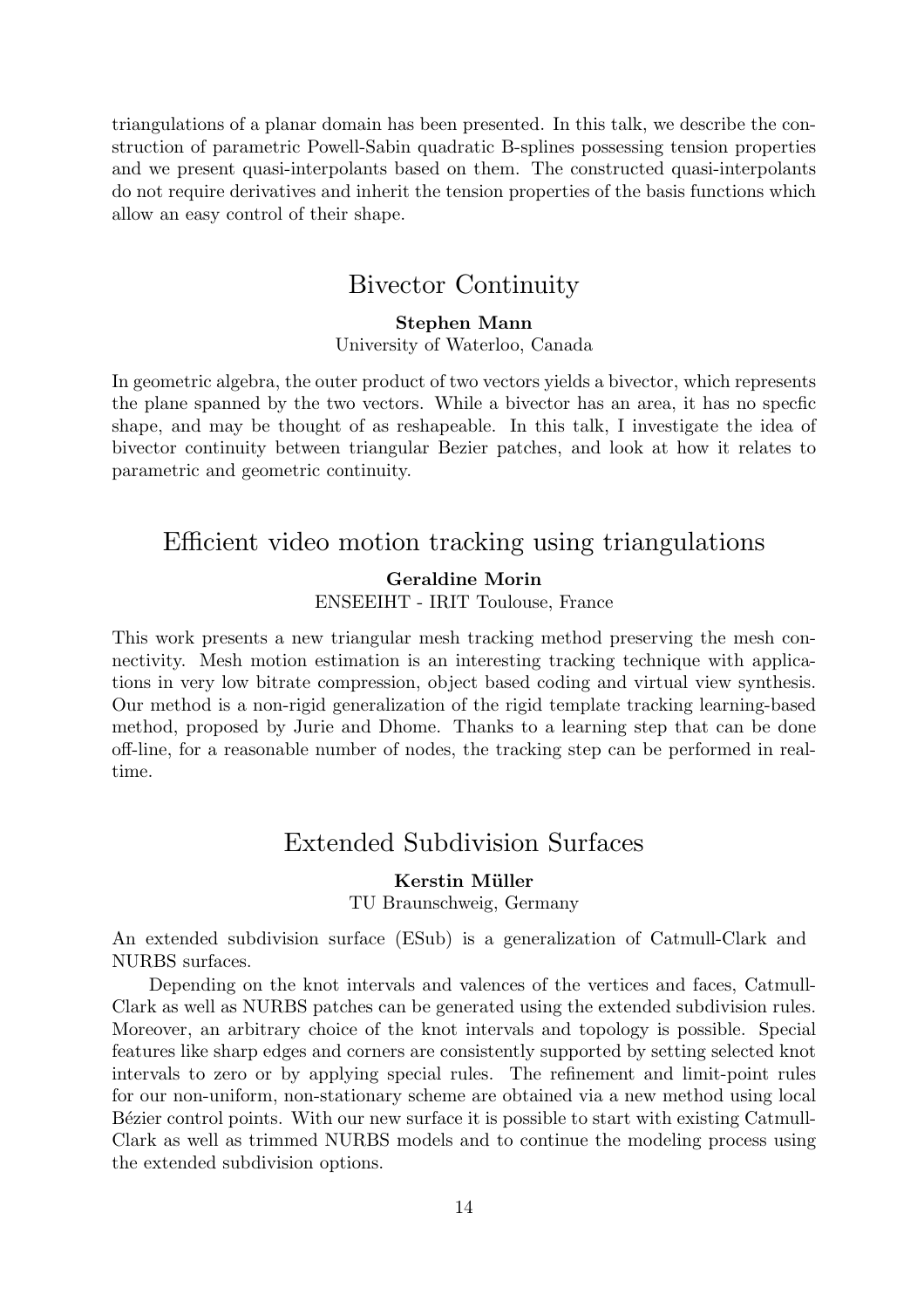## Quad-based Ternary Subdivision

Ahmad Nasri

American University of Beirut, Lebanon

Subdivision Schemes are now expanding from binary to ternary, introducing toplogical changes of the rules near the extraordinary vertices. The aim is to increase the smoothness of the limit surface such as achieving bounded curvature with convex hull property. The talk will present a ternary subdivision scheme for B-spline over arbitrary toplogy. In the non-uniform setting, it imporves on T-NURCCS, a Non-uniform Catmull- Clark subdivision with T-junctions, inspired by T-splines. In the uniform setting, it provides a global ternary subdivision for quad meshes.

### Radial Hermite Operators

#### Gregory M. Nielson

ASU - Tempe, USA

A new technique for fitting scattered point cloud data with normal vectors is described. It is an implicit technique that is based upon the ideas of the modified quadratic Shepard (MQS) interpolant. This presentation concentrates on certain applications of these techniques including smoothing and approximate Boolean operations applied to general triangular mesh surfaces.

# High-Quality Surfaces

#### Jörg Peters

University of Florida, USA

I will briefly talk about the (lack of) local linear independence of subdivision surfaces (joint work with Eric Wu) but speak mainly about two new ideas, Polar Parametrization and Guided Subdivision, developed with Kestas Karciauskas, in the context of highquality fills of multi-sided holes. Polar Guided Subdivision yields curvature continuous surfaces of degree  $(4,3)$ .

## Integration of Computational Topology and Curve Subdivision

#### Thomas J. Peters

Univ. of Connecticut, USA

For spline curves embedded in 3-space of degree less than 5, it is shown that sufficiently many subdivisons will produce a control polygon that is ambient isotopic to the original curve. These can be space curves or planar curves and they may be open or closed. The use of isotopy for topological equivalence guarantees that these approximants will have the same embedding (and knot type) as the original curve. The result raises some interesting questions about many existing algorithms that employ subdivison for computer graphics and engineering simulations, as will be discussed.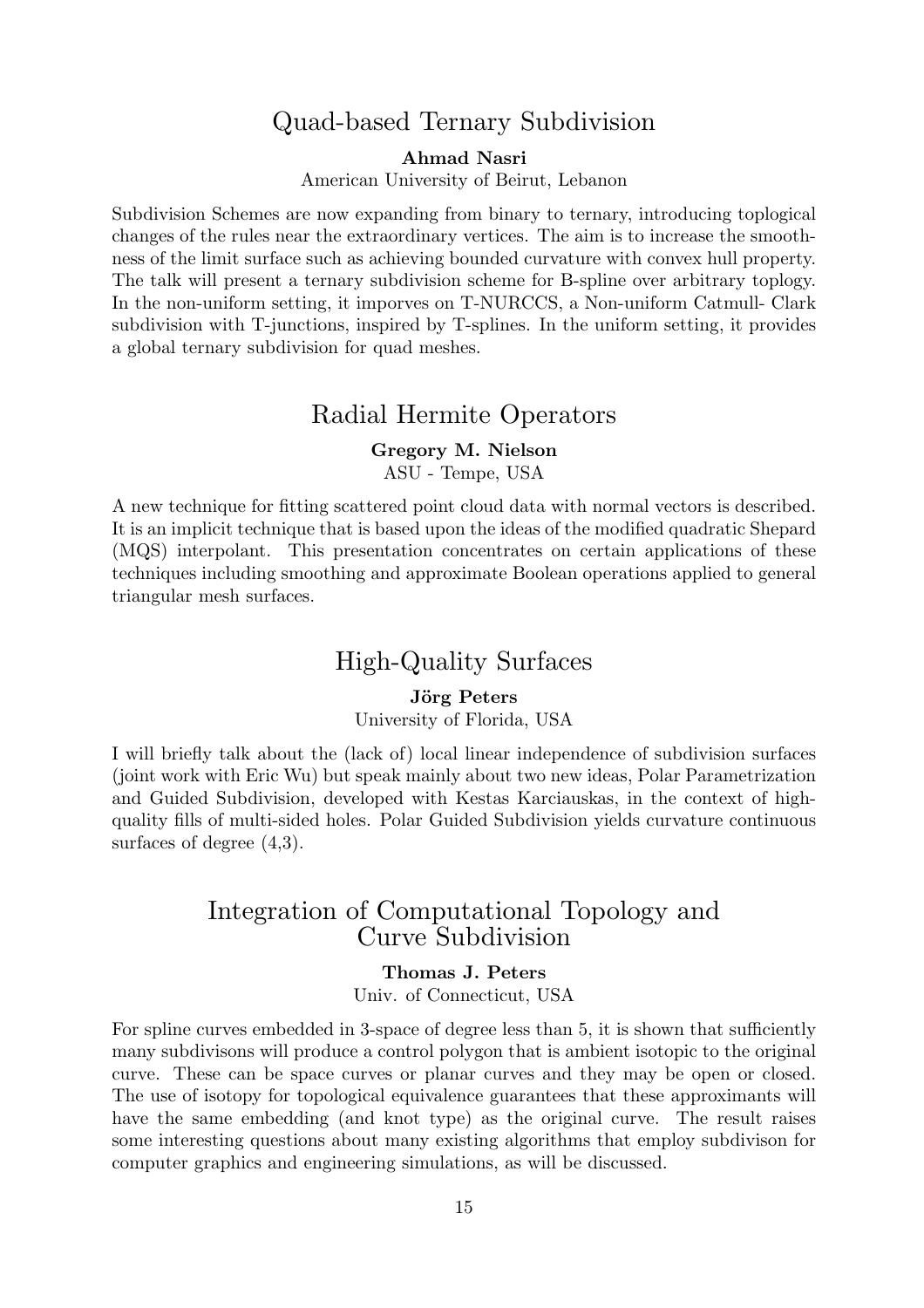## Constrained 3D Shape Reconstruction Using a Combination of Surface Fitting and Registration

#### Helmut Pottmann

TU Wien, Austria

We investigate 3D shape reconstruction from measurement data in the presence of constraints. The constraints may fix the surface type or set geometric relations between parts of the object's surface, such as orthogonality, parallelity and others. It is proposed to use a combination of surface fitting and registration within the geometric optimization framework of squared distance minimization (SDM). In this way, we obtain a quasi-Newton like optimization algorithm, which in each iteration simultaneously registers the data set with rigid motion to the fitting surface and adapts the shape of the fitting surface. We present examples to show the applicability of our method to constrained 3D shape fitting for reverse engineering of CAD models and to high accuracy fitting with kinematic surfaces, which include surfaces of revolution (reconstructed from fragments of archeological pottery) and spiral surfaces, which are fitted to 3D measurement data of shells.

## Morphing as Shadow Transitions

#### Hartmut Prautzsch

Universität Karlsruhe, Germany

Any two objects A and B can be viewed as two different projections of their cross product  $A \times B$ . Rotating and projecting  $A \times B$  results in a continuous transformation of  $A$  into  $B$ . During the rotation, the contour on the cross product remains the same although its projection changes. Based on this result, a fast and simple morphing algorithm has been implemented. Its characteristics are presented in the talk.

## Global Roughness Indicator for Triangle Meshes

### Anshuman Razdan

ASU - Tempe, USA

There are many methods and measures to describe shape in a local sense such as curvatures. Roughness has so far been defined in 1D sense on a surface (metrology applications) or in functional cases. We examine some ideas how to define this in a global sense and explore this measure as a function from local to global scale of a given triangle mesh.

# On the smoothness of the fourpoint scheme

#### Ulrich Reif

#### TU Darmstadt, Germany

The fourpoint scheme with weights  $[-w, 1/2+w, 1/2+w, -w]$  is the simplest non-trivial interpolatory subdivision scheme for curves. So far, only quite rough estimates on the range of parameters w yielding a  $C^1$  scheme were known. In this talk, sharp bounds are derived thus solving a riddle of long standing.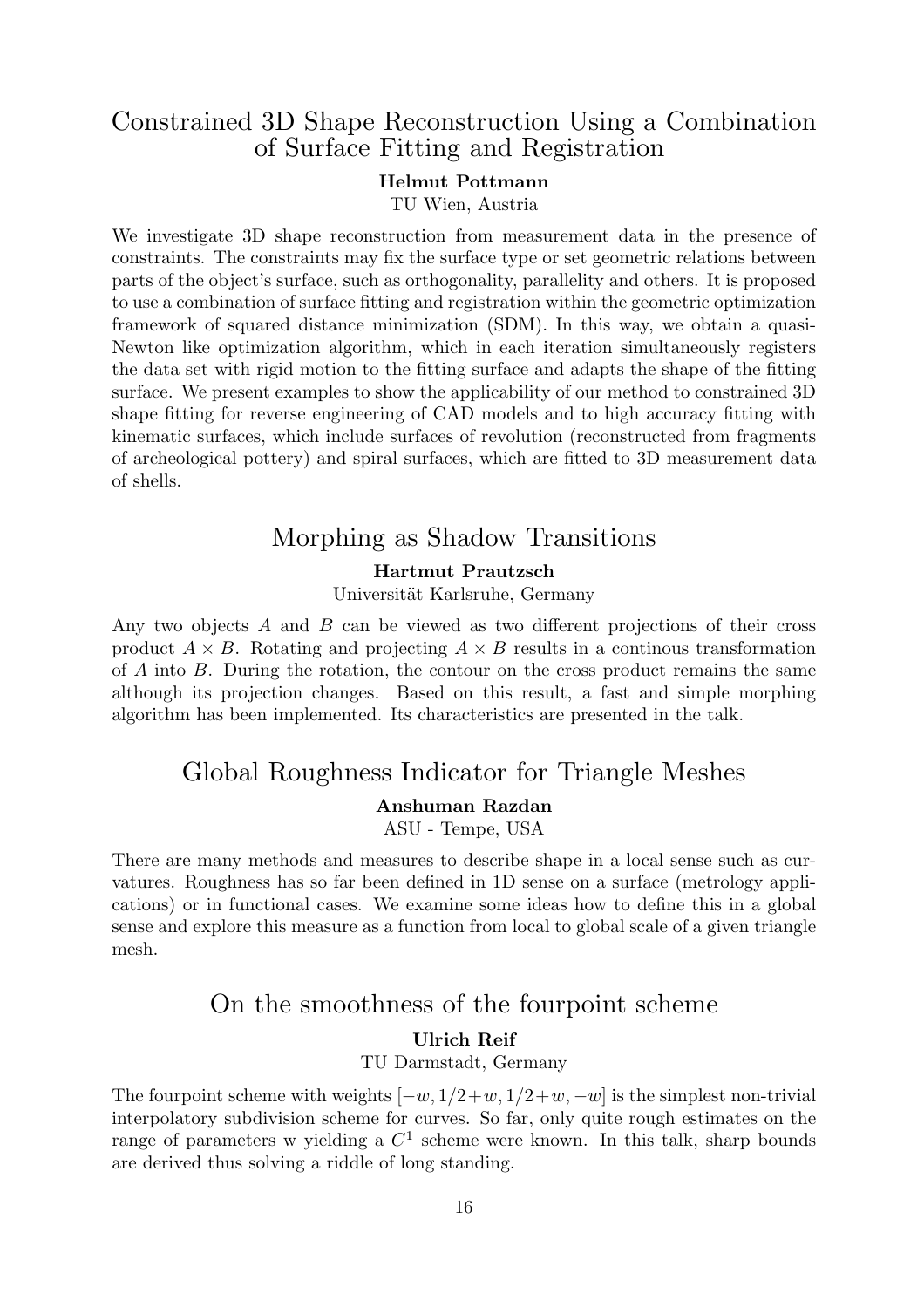### Multisided Surface Patches in a Freely Designable Topology

#### Alyn P. Rockwood

Colorado School of Mines, USA

We describe a method to define multisided patches with any number of sides  $(2 \text{ to } N)$  in a system that enables G2 continuity. The technology is based on finding the weighted least squares solution of points on given input curves where a separate parameter space with control structures determines its weights. It is a generalization of Shepard's method to a parameterized vector solution. The method generates surface patches that satisfy certain minimal energy conditions. It admits any parametric curve and points as controls for defining the surface.

### Mean curvature subdivision

#### Malcolm A. Sabin

Numerical Geometry Ltd., Great Britan

The ambition is to make subdivision surfaces good enough to succeed NURBS as the next CAD/CAM standard for smooth surfaces. To do this we have to achieve two milestones. The first is to make them "good enough for Mercedes" (and it is a surprise that NURBS are considered good enough); the second is to achieve backwards compatibility with NURBS by supporting rationals and non-uniformity.

This talk addresses the first milestone by setting the target of reproduction of the natural quadrics. Geometric sensitivity can achieve reproduction of circles in a curve scheme: this was described at Tromso last year, in a scheme which modifies the fourpoint rules to position each new point to make the curvature vector there equal to the mean of those of its old neighbours. A non-stationary version of cubic spline subdivision can also be described in similar terms.

The analogue of this for surfaces seems to be to position the new points so that the mean curvature should be some average of the mean curvatures of surrounding points. If Floater's harmonic mean is used this can in principle give reproduction of cylinders, spheres and cones.

The talk will be a preliminary exploration of this territory, showing how only some of our familiar stationary subdivisions can be transformed into these terms, and exploring the issues which will almost certainly cause problems.

### Smooth Discrete-Curves onto Clouds of Points: Algorithms and Applications in Digital Product-Design

#### Nikolaos S. Sapidis

Univ. of the Aegean, Greece

Point-based geometric models are currently investigated in many areas of "CAD & Computer Graphics" as they seem quite appropriate for swift computer- and graphicprocessing. This paper focuses on Product Design based on point clouds, where a vital problem is drawing a "smooth discrete-curve" on an arbitrary point cloud. This problem is stated and analyzed, and an algorithmic solution is proposed based on projecting vertices on the given point-cloud. Theoretical and experimental results are presented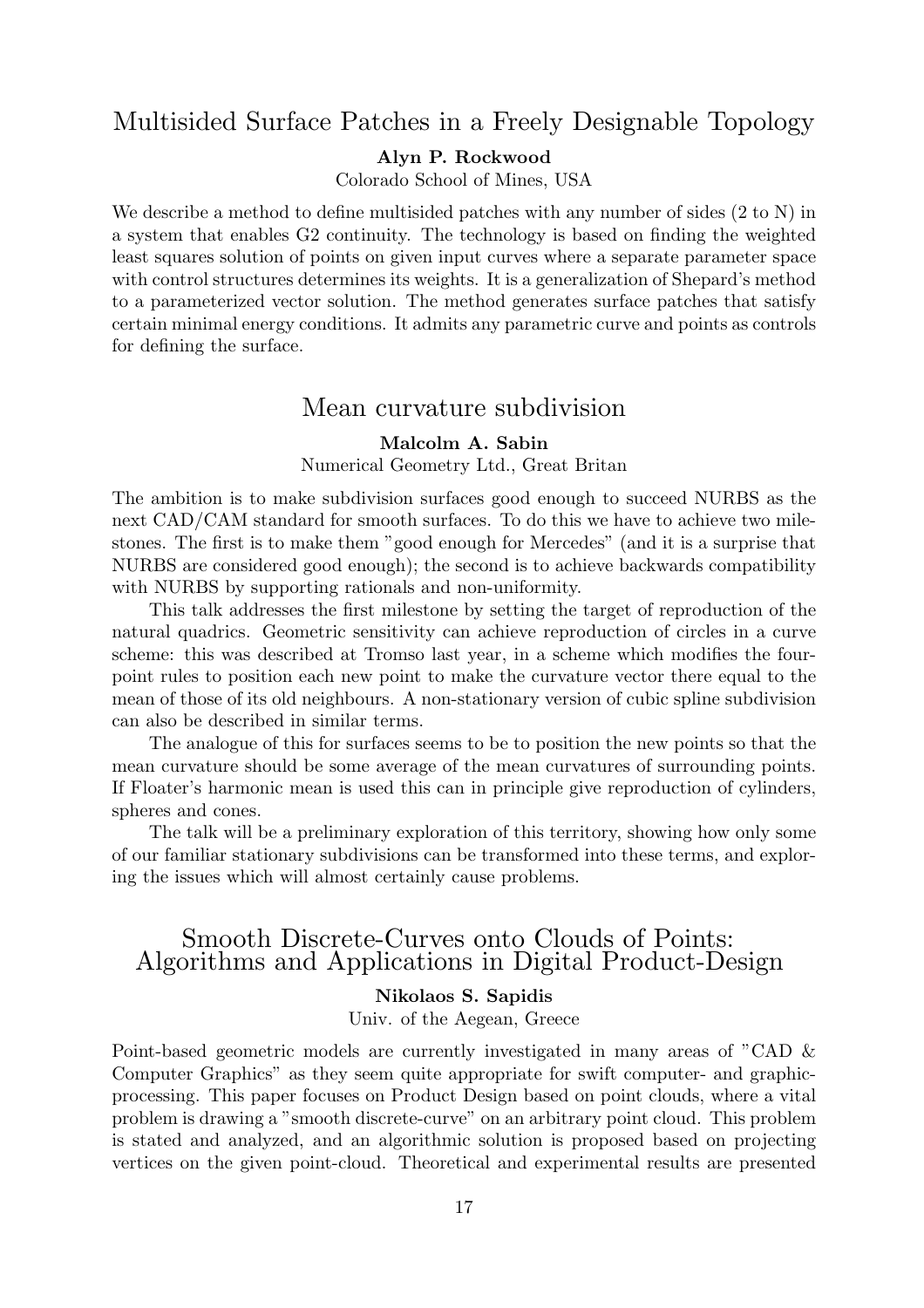establishing the effectiveness of the proposed solution. The second part of the paper discusses application of the tool in industrial-design applications.

### Modification of Surface and Solid Meshes: A Statistical Approach

#### Vladimir Savchenko

Hosei University - Tokyo, Japan

A method, based on an implementation of quasi-statistical modeling, for modification (improvement) of triangular, quadrilateral surface, and hexahedral solid meshes is discussed. The main intention is to attain a fairly smooth change from one mesh element to another without creating a significant difference between the shapes of neighboring elements. The geometry of the initial surface mesh is preserved by local mesh improving such that the new positions of the interior nodes of the mesh remain on the original discrete surface. Proposed method can be used in a pre-processing stage for subsequent studies (finite element analysis, computer graphics, etc.) by providing better input parameters for these processes and as an optimization step for mesh simplification. Experimental results are included to demonstrate the functionality of our approach.

### Recent Results on Trivariate Macro-Elements

#### Larry Schumaker

Vanderbilt University - Nashville, USA

Given a tetrahedral partition  $\triangle$  of a domain  $\Omega$ , a  $C<sup>r</sup>$  trivariate spline space is the space of piecewise polynomials functions defined on  $\triangle$  that have r continuous derivatives on  $\Omega$ . Such spaces are useful for dealing with a variety of problems in approximation, CAGD, data fitting, visualization, and the numerical solution of PDE's. The most useful of these spaces are defined via macro-elements, which provide a way of constructing a trivariate spline locally. But trivariate macro-element spaces are not easy to find, and except for the classical polynomial element, had been constructed only for the  $C^1$  case. Here we report on recent work with Peter Alfeld in which we construct three new  $C^2$ trivariate macro-element spaces.

### Template-based Mesh Completion

#### Alla Sheffer

University of British Columbia - Vancouver, USA

Meshes generated by range scanners and other acquisition tools are often incomplete and typically contain multiple connected components with irregular boundaries and complex holes. This paper introduces a robust algorithm for completion of such meshes using a mapping between the incomplete mesh and a template model. The mapping is computed using a novel framework for bijective parameterization of meshes with gaps and holes. We employ this mapping to correctly glue together the components of the input mesh and to close the holes. The template is used to fill in the topological and geometric information missing in the input. The completed models are guaranteed to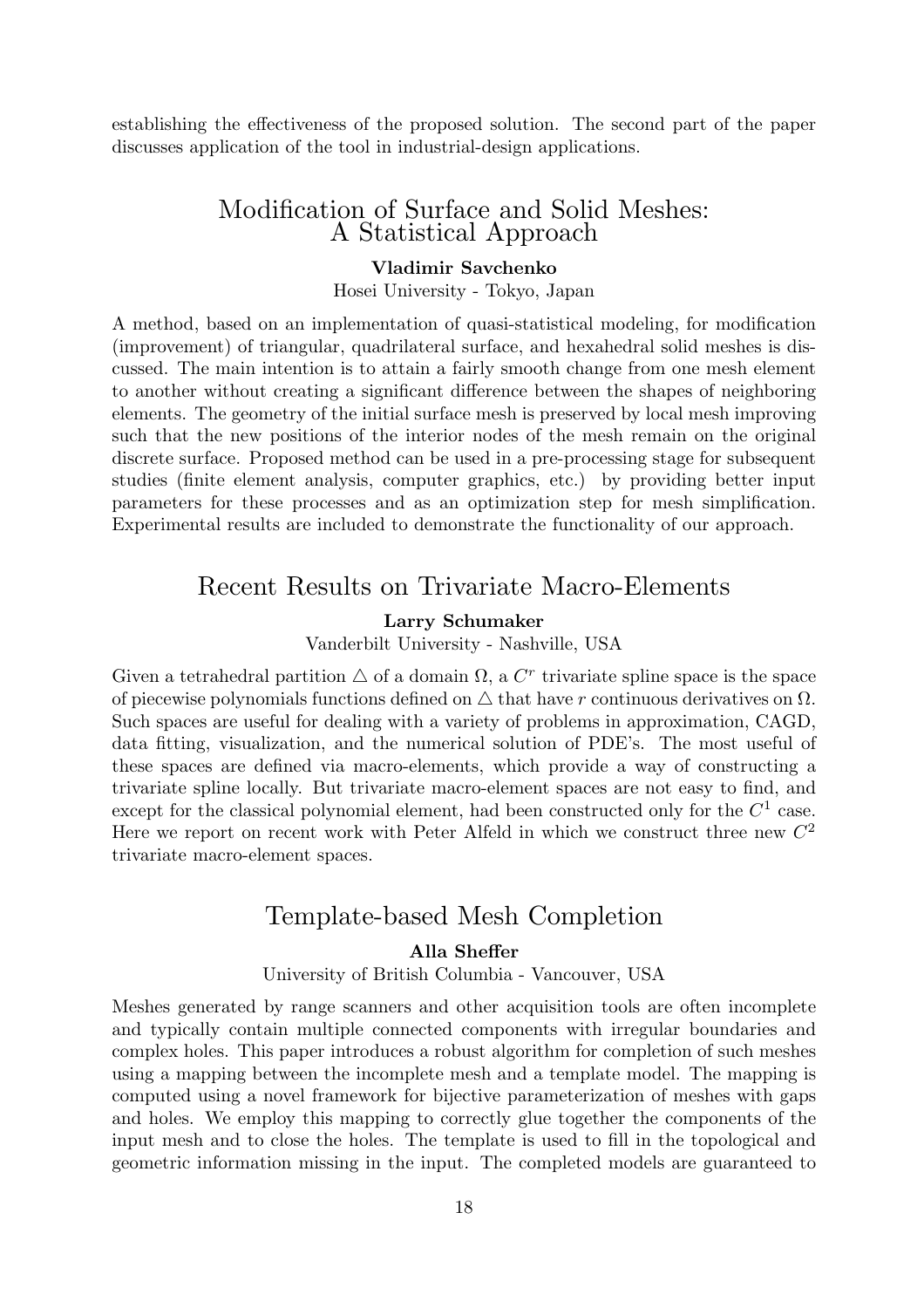have the same topology as the template. Further more, if no appropriate template exists or if only topologically correct completion is required a standard canonical shape can be used as a template. As part of our completion method we propose a boundarymapping technique useful for mesh editing operations such as merging, blending, and detail transfer. We demonstrate that by using this technique we can automatically perform complex editing operations that previously required a large amount of user interaction.

## Approximation of surfaces. Restricted Delaunay Triangulation Boris Thibert

UCBL - Lyon, France

In this talk I am interested in the approximation of the area (and the normals) of a smooth surface S with the area (and the normals) of a triangulation T which is close in the Hausdorff sense to the smooth surface. The quality of the approximation depends on the Hausdorff distance between T and S, an upper bound on the curvature of S and the shape of the triangulation T. This kind of result is very general and can be applied in surface reconstruction: In particular, I will show that the area of the restricted Delaunay triangulation T of an epsilon-sample on a smooth surface S is converging to the area of S, when epsilon tends to 0.

## Normals of subdivision surfaces

#### Georg Umlauf

#### TU Kaiserslautern, Germany

While, for planar curves and bivariate functions, the cone of normals of a polynomial spline piece is enclosed by the cone of normals of its spline control polyhedron, the same is not true for surfaces, both at extraordinary points and in the regular, box-spline setting. A larger set, the cross products of control net edges, has to be considered.

## Algebraic surface reconstruction from noisy point sets

### Marek Vanco

#### TU Chemnitz, Germany

In the Digital Shape Reconstruction a digitized model of a scanned real 3D object is subdivided in coherent parts, which are represented with an appropriate surface. In our work we addressed the problem of creating an algebraic representation of an object digitized with a low-end scanner. We based the whole reconstruction process on a simple data structure - the neighborhood graph, which can be computed very efficiently. The nearest neighbors allow a fast estimation of local surface properties. The second order segmentation provides an initial subdivision of the object for a stable surface classification and fitting. In order to provide a reliable reconstruction of the point sets contaminated with high level noise, these have to be smoothed by a noise reduction procedure. Instead of creating an expensive and unreliable global triangulation, we modified and compared several mesh smoothing methods, so that they operate on knearest neighbors.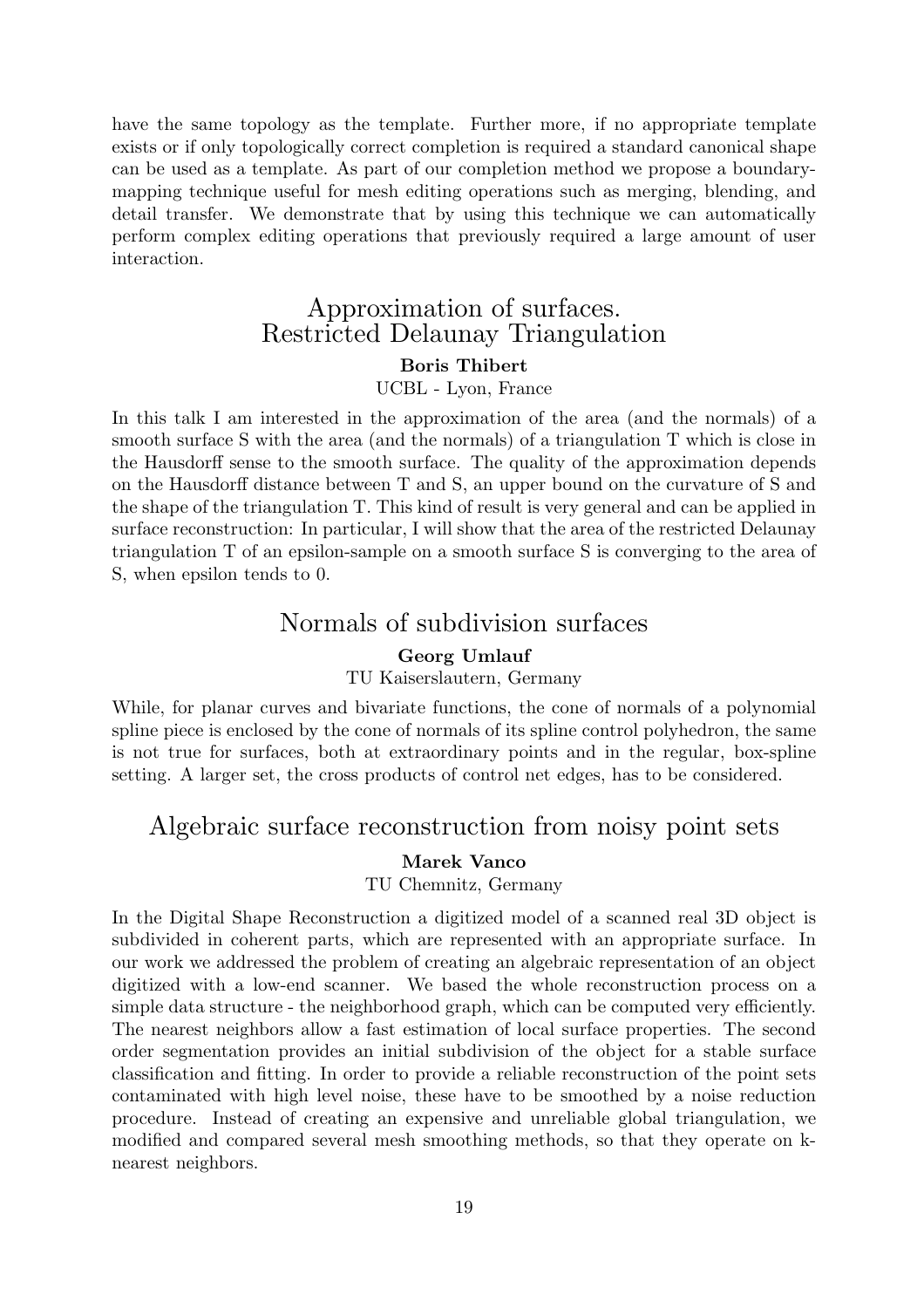## Segmentation and Surface Fitting in Digital Shape Reconstruction

#### Tamas Varady

Raindrop Geomagic Hungary - Budapest, Hungary

There is a rapidly growing demand to create digital replicas of existing 3D objects from measured data. Various approaches exist which differ in the amount of user interaction, computational efficiency and surface quality. The structure created over the polygonal mesh strongly influences the final CAD model. After discussing difficulties in segmentation two basic approaches are investigated in details (i) automatic (rapid) surfacing and (ii) functional decomposition. Several examples are given to show how existing algorithms can be improved.

### Classification of Intersection Curves of Quadrics Surfaces in Real Projective Space

#### Wenping Wang

University of Hong Kong

We give complete classification of morphologies of the intersection curves of two quadrics (QSIC) in 3D real projective space. For each of QSIC morphologies we establish a characterizing algebraic condition expressed in terms of the number of real roots of the characteristic equation of two quadric surfaces, the multiplicities of these roots, and the signature of the pencil between and at these roots, with all this information encoded in an index sequence and the Segre characteristics. The key technique used for deriving these conditions is to analyze two simple quadrics obtained with Uhlig's simultaneous matrix diagonalization method.

## An analytic pseudo-spectral method to generate a regular 4-sided PDE surface patch

#### Mike Wilson

University of Leeds, Great Britan

We describe a pseudo-spectral method for rapidly calculating an analytic approximation to a 4-sided PDE surface patch. The method generates an approximate solution consisting of three parts: an eigenfunction solution and a polynomial solution, both of which satisfy the generating partial differential equation exactly, and a third function, or 'remainder' term that ensures that the boundary conditions are satisfied exactly. Being analytic, the approximation allows an arbitary degree of surface refinement thereby facilitating physical analysis.

### Computing curvature-based energy

#### Denis Zorin

Courant Institute - New York, USA

Curvature-based energy and forces are used in a broad variety of contexts, ranging from modeling of thin plates and shells to surface fairing and variational surface design.